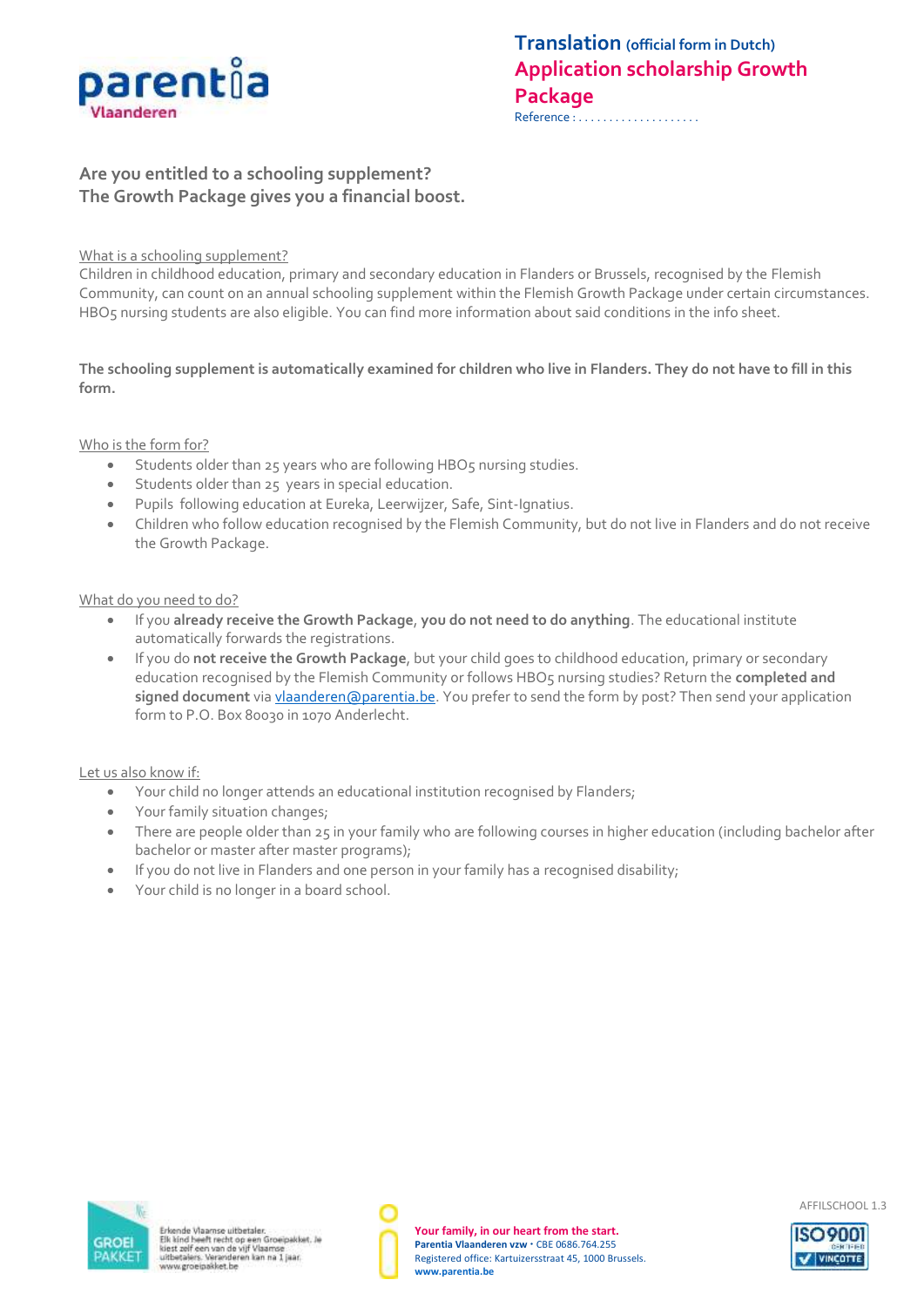

Reference : . . . . . . . . . . . . . . . . . . . .

If your **child does not live in Flanders**, you can use this form to **apply for the schooling supplement at Parentia Vlaanderen.** This supplement from the Growth Package (Flemish child benefit) also applies to the children who live in the Brussels-Capital Region or in Wallonia, but who attend an educational institution of the Flemish Community. Return the completed and signed document via [vlaanderen@parentia.be.](mailto:vlaanderen@parentia.be)

You prefer to send the form by post? Then send your application form to P.O. Box 80030 in 1070 Anderlecht.

#### 1. **Details of the parent (or educator)**

|    | <b>National registry number</b> (see back of identity card): $\ldots$ , $\ldots$ , $\ldots$ , $\ldots$ ,<br>If no national registry number:                                    |                                                              |  |  |  |
|----|--------------------------------------------------------------------------------------------------------------------------------------------------------------------------------|--------------------------------------------------------------|--|--|--|
|    |                                                                                                                                                                                |                                                              |  |  |  |
|    |                                                                                                                                                                                |                                                              |  |  |  |
|    |                                                                                                                                                                                |                                                              |  |  |  |
|    | Date of birth: $\ldots$ / $\ldots$ / $\ldots$ .                                                                                                                                |                                                              |  |  |  |
|    | Postal code of your place of residence:                                                                                                                                        |                                                              |  |  |  |
|    | National registry number (see back of identity card) or date of birth: $\dots \dots \dots \dots$                                                                               |                                                              |  |  |  |
|    |                                                                                                                                                                                |                                                              |  |  |  |
|    | <b>Works outside of Belgium:</b><br>Works as an international/European civil servant:<br>Receives a foreign social benefit:                                                    | $\sqcap$ No $\sqcap$<br>$\sqcap$ No $\sqcap$<br>$\sqcap$ No. |  |  |  |
| 2. | Details of the other parent (or educator)                                                                                                                                      |                                                              |  |  |  |
|    | $\Box$ There is no other parent (or educator)                                                                                                                                  |                                                              |  |  |  |
|    | National registry number (see back of identity card):<br>If no national registry number:                                                                                       |                                                              |  |  |  |
|    |                                                                                                                                                                                |                                                              |  |  |  |
|    |                                                                                                                                                                                |                                                              |  |  |  |
|    |                                                                                                                                                                                |                                                              |  |  |  |
|    | Date of birth: $\ldots$ / $\ldots$ / $\ldots$ .<br><b>Works outside of Belgium:</b><br>Works as an international/European civil servant:<br>Receives a foreign social benefit: | $\Box$ No<br>$\sqcap$ No<br>$\sqcap$ No                      |  |  |  |

#### 3. **Details of the student(s)**

| First name child | Name child | Date of birth child |
|------------------|------------|---------------------|
|                  |            |                     |
|                  |            |                     |
|                  |            |                     |

**Name, address, mobile and e-mail of the educational institution of each child:**

**. . . . . . . . . . . . . . . ... . . . . . . . . . . . . . . . . . . . . . . . . . . . . . . . . . . . . . . . . . . . . . . . . . . . . . . . . . . . . . . . . . . . . . . . . . . . . . . .. . . . . . . . . . . . . . . . . . . . . . . . . . . . .** 4. **Payment on a bank account** *(the aforementioned bank account is being controlled at your bank)*

**I/We ask you to deposit the Growth Package on the following bank account: BE... - . . . . . . . . . . . . .** *This is a bank account in the name of:* **. . . . . . . . . . . . . . . . . . . . . . . . . . . . . . . . . . . . . . . . . . . . . . . . . . . .**





**Your family, in our heart from the start.** Parentia Vlaanderen vzw · CBE 0686.764.255 Registered office: Kartuizersstraat 45, 1000 Brussels. **[www.parentia.be](http://www.parentia.be/)**

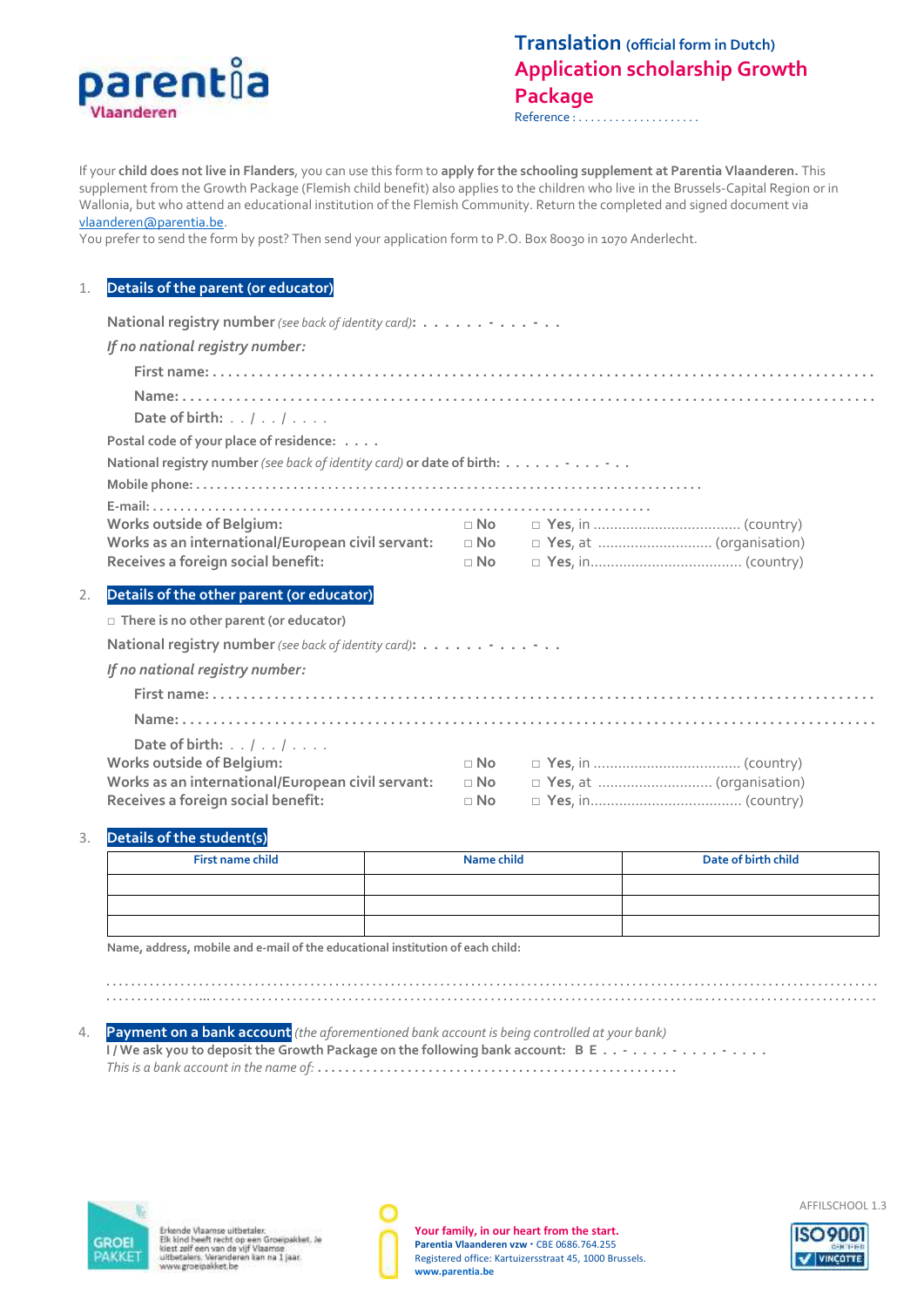

5. **Signature of the parent (or educator) receiving the Growth Package (usually the youngest) or of both parents (or educators)**  □**I / We choose Parentia Vlaanderen vzw to pay the the Growth Package(child benefit).** Ik kies / Wij kiezen Parentia Vlaanderen vzw als uitbetaler Groeipakket (kinderbijslag). *Check this box if you choose Parentia Vlaanderen vzw as your payer. If you don't check it, we'll send you another form to make your choice later.* **Signature : Signature : First name and name: ……………………………………… First name and name: ………………………………………… Date: . . / . . / . . . . Date: . . / . . / . . . .** 

Parentia attaches great importance to **the protection of your personal data**. We process your data to pay your Groeipakket/Growth Package correctly, in accordance with the Groeipakket Decree. We can also pass them on to other payers and the agency 'Opgroeien' (Kind en Gezin). We save your data for the entire time that your child may be entitled to a Growth Package.You can find our full privacy policy a[t www.parentia.be.](http://www.parentia.be/) You always have the right to:

• view, correct or delete your data via Parentia and limit its processing;

• ask Parentia to transfer your data directly to another controller; • submit a complaint to the Data Protection Authority.

Do you have questions or do you want to exercise your rights with regard to the processing of your personal data? Then contact us at the address below.





**Your family, in our heart from the start.** Parentia Vlaanderen vzw · CBE 0686.764.255 Registered office: Kartuizersstraat 45, 1000 Brussels. **[www.parentia.be](http://www.parentia.be/)**

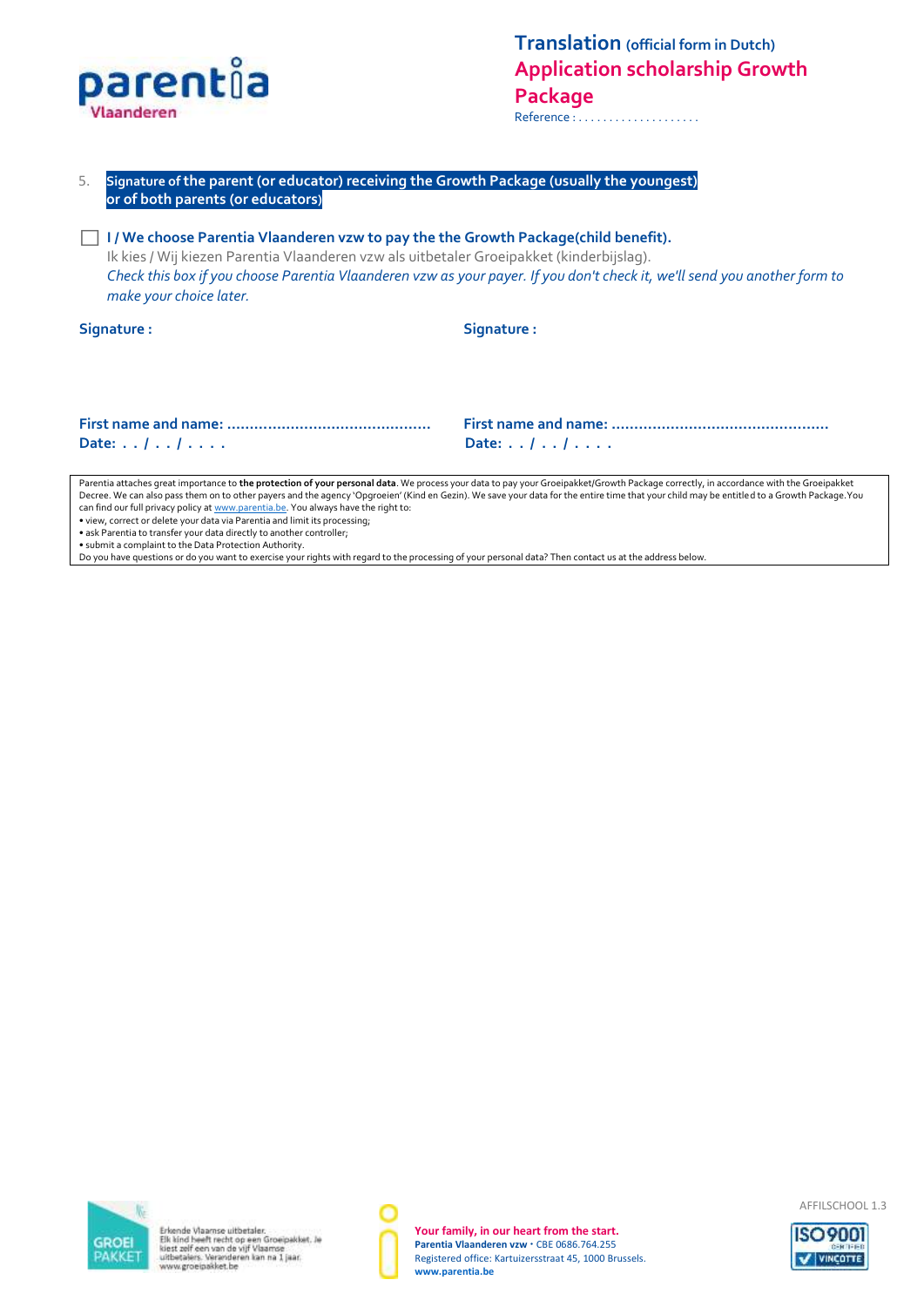

## **INFOSHEET**

## **SCHOOLING SUPPLEMENT**

## **What is the schooling supplement?**

Children who attend childhood education, primary or secondary education in Flanders or Brussels, recognised, subsidised or financed by the Flemish Community, can, under certain conditions, count on an annual schooling supplement.

The schooling supplement replaces the formerly known scholarship which was paid by the Flemish Ministry of Education. The study grant for higher education is still granted by the department Scholarship of the Ministry of Education.

# **Who is entitled to the supplement?**

In order to be eligible for the schooling supplement, certain conditions must be met: nationality, type of education and family income.

## **Nationality**

In principle, you must be Belgian or be admitted or authorized to reside in Belgium. More information can be found at www.parentia.be (section: Growth Package)

## Type of education

Your child attends childhood education, primary or secondary education recognised by the Flemish Community. In addition, your child must be sufficiently present at school and enrolled until the last day of the school year. The conditions differ for each type of education.

The full explanation can be found at www.parentia.be (section: Growth Package). The Ministry of Education provides us with this information.

## Income conditions

To determine whether you are entitled to a supplement and to calculate said amount, we go through a certain number of checks: we compile your family income, we determine the number of points of your family (family composition) and we look at your cadastral income.

## Step 1 Determining family income

In order to get a schooling supplement, the different incomes of the income providers must not exceed the income limit. On the basis of these incomes, the entitlement to a school supplement is investigated and the amount of the allowance is determined.





**Your family, in our heart from the start.** Parentia Vlaanderen vzw · CBE 0686.764.255 Registered office: Kartuizersstraat 45, 1000 Brussels. **[www.parentia.be](http://www.parentia.be/)**

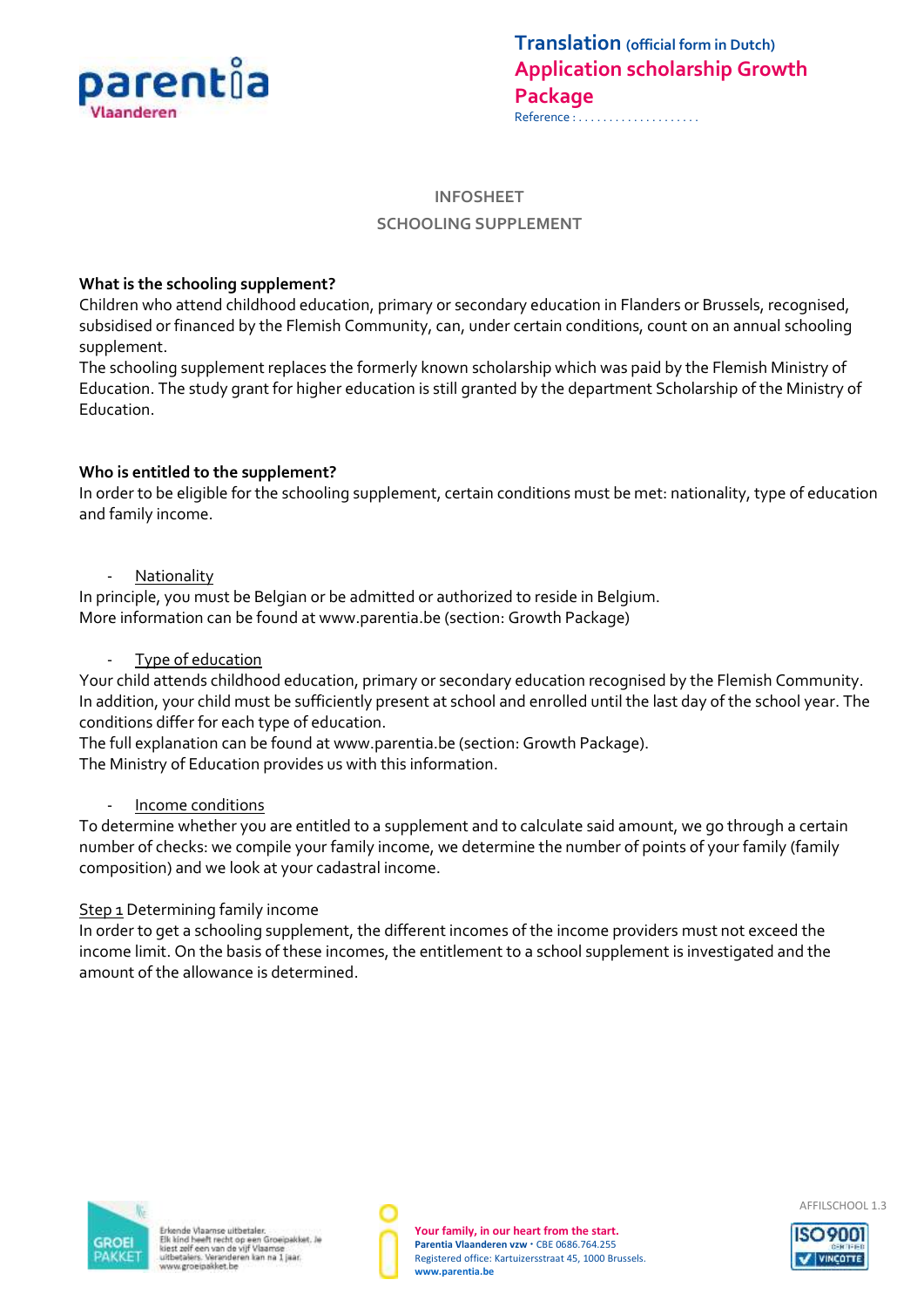

What income and/or benefits are taken into account?

- Professional income for employees gross taxable income (taxable professional income increased by professional expenses, and/or benefits). In order to make the conversion from monthly income to annual income and to take your vacation pay and end-of-year bonus into account, we multiply your taxable monthly income by the factor 14/12;
- Professional income for self-employed persons: net taxable income multiplied by the factor 100/80;
- Benefits within your health insurance
- Unemployment benefits
- Pension benefits
- Living wage or equivalent
- Income replacement allowance
- All other taxable benefits
- 80% of the alimony you receive (alimony for former spouse(s), not child support)
- Three times the indexed cadastral income 'foreign use'
- One time the indexed cadastral income for own professional use

What income and/or benefits or not taken into account?

- All supplements from the Growth Package;
- Child support;
- Movable income;
- Wages and vacation pay in the context of a flexi job;
- Meal and eco vouchers;
- Allowances for third party help, help for the elderly, integration allowances for persons with a handicap, allowances from the Flemish health insurance;
- Expense allowances for host parents paid by Kind en Gezin;
- Lump sum compensations for the guardianship of unaccompanied foreign minors;
- Arrears related to a previous year;
- Severance payments for subsequent years and advanced vacation pay.

#### Whose earnings count?

We count the income of the family in which the child is domiciled on August 31 during of the school year in question:

- the 2 cohabiting parents or educators
- the parent or educator and the person with whom he or she forms a de facto family
- the married, single or independent pupil and the person with whom he forms a de facto family.

More info at www.parentia.be (section: Growth Package)







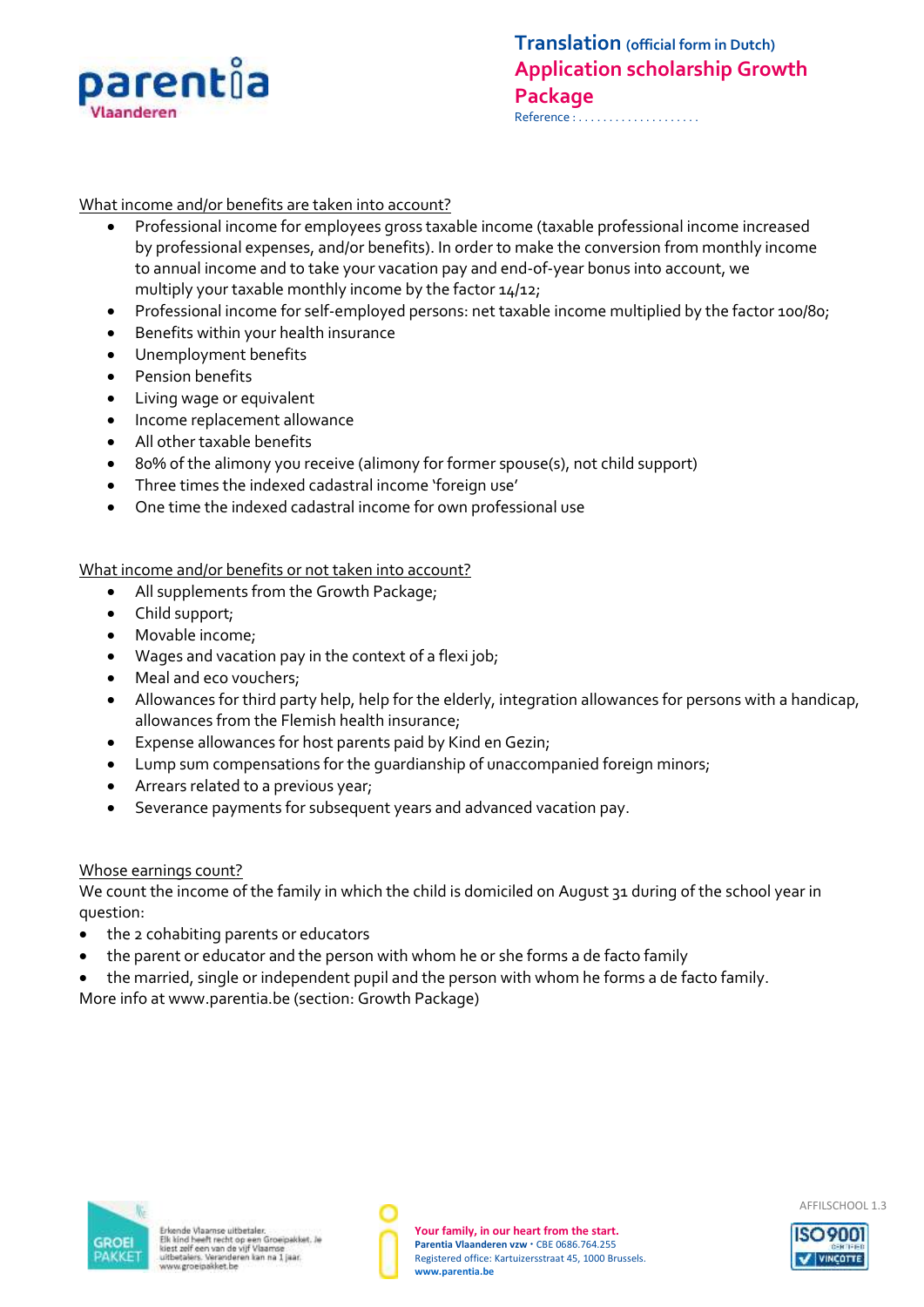

You form a de facto family if:

- you live together and are domiciled at the same address;
- there are no relatives or in-laws up to the 3rd degree (i.e. no parents, children, brothers, sisters, grandparents, uncles, aunts);
- you jointly arrange the household, either financially or in another supportive way.

If you live with more than one person and have questions about whose income is taken into account, it is best to contact your pay-out provider.

## Step 2 Calculating the income limit based on your family's number of points

To determine how much you are allowed to earn in order to qualify for a supplement, we examine who is part of your family based on the domicile address. The number of people you are responsible for in your family are expressed in points. The higher the number of points, the higher the income threshold for a supplement. To determine the number of points, we look at your family situation on 31 August of the school year in question. You can find more information about the point system, the income limits and the amounts at www.parentia.be (section: Growth Package)

Step 3 The KI-test: test of cadastral income (KI)

The KI-test only applies if you have buildings and/or land in your possession that you do not occupy yourself (foreign use) or use for professional purposes.

We only apply the KI-test if your indexed KI 'foreign use' is higher than 1250 euros, except if you receive a living wage, or if at least 70% of your income comes from alimony and/or replacement income and/or income replacement allowances and/or survivor's pension.

If the cadastral income (KI) 'foreign use' is too high compared to your income, you are not eligible for a supplement.

More info at www.parentia.be (section: Growth Package)

Amounts of the schooling supplement

The type of education, family income and family composition determine the amount of the schooling supplement. Separate amounts apply to married, self-employed and single students. Boarders in full-time secondary education receive a higher amount.

You will find the amounts at www.parentia.be (section: Growth package)